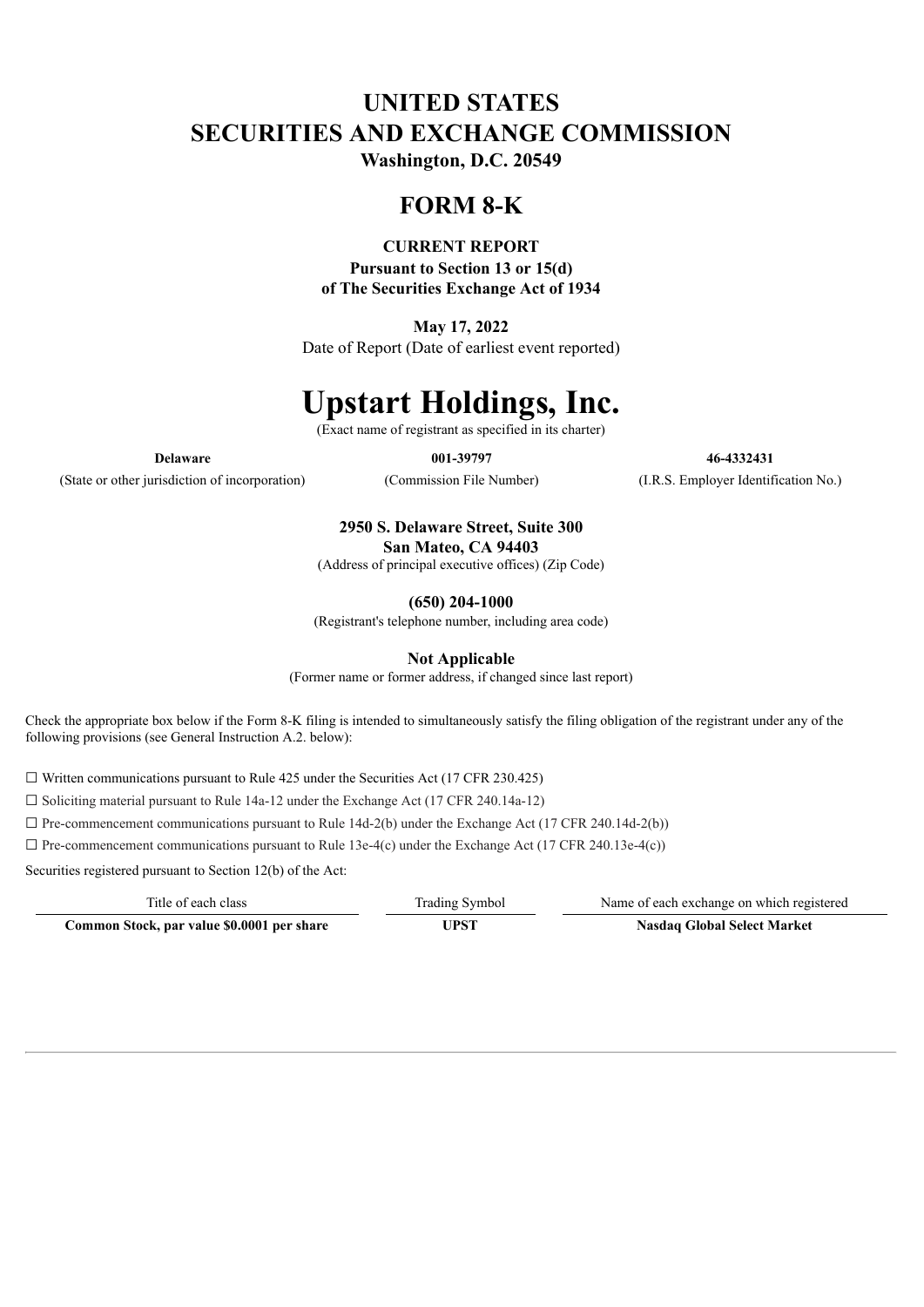Indicate by check mark whether the registrant is an emerging growth company as defined in Rule 405 of the Securities Act of 1933 (§230.405 of this chapter) or Rule 12b-2 of the Securities Exchange Act of 1934 (§240.12b-2 of this chapter).

Emerging growth company  $\Box$ 

If an emerging growth company, indicate by check mark if the registrant has elected not to use the extended transition period for complying with any new or revised financial accounting standards provided pursuant to Section 13(a) of the Exchange Act.  $\Box$ 

#### **Item 5.07 Submission of Matters to a Vote of Security Holders**

Upstart Holdings, Inc. (the "Company") held its annual meeting of stockholders (the "Annual Meeting") on May 17, 2022. The Company's stockholders voted on the following proposals, which are described in more detail in the Company's definitive proxy statement filed with the United States Securities and Exchange Commission on April 5, 2022 (the "Proxy Statement"):

*Proposal One - Election of Class II Directors*. The following nominees were each elected to serve as Class II directors on the Company's board of directors (the "Board"), each to serve until the Company's 2025 annual meeting of stockholders or until their successors are duly elected and qualified, by the following vote:

| <b>Name of Nominee</b>  | <b>Votes For</b> | <b>Votes Withheld</b> | <b>Broker</b><br><b>Non-Votes</b> |
|-------------------------|------------------|-----------------------|-----------------------------------|
| Sukhinder Singh Cassidy | 30,226,758       | 7,355,245             | 18,773,510                        |
| Paul Gu                 | 30,792,209       | 6,789,794             | 18,773,510                        |

Proposal Two - Ratification of the Appointment of Independent Registered Public Accounting Firm. A proposal to ratify the appointment of Deloitte & Touche LLP as the Company's independent registered public accounting firm for the current fiscal year ending December 31, 2022, was approved by the following vote:

| Votes For  | <b>Votes Against</b> | <b>Abstentions</b> |  |
|------------|----------------------|--------------------|--|
| 55,899,475 | 260,009              | 196.029            |  |

Proposal Three - Advisory Vote on the Frequency of Future Stockholder Advisory Votes on the Compensation of Named Executive Officers. The stockholders indicated, on an advisory basis, their preference for one year as the frequency of holding future stockholder advisory votes on the compensation of the Company's named executive officers. The results of such vote were:

| <b>One Year</b> | Two Years | <b>Three Years</b> | Abstentions                       | <b>Broker Non-Votes</b> |
|-----------------|-----------|--------------------|-----------------------------------|-------------------------|
| 37,299,633      | 93,582    | 20<br>13.321       | $\overline{\phantom{a}}$<br>7,461 | 73,510<br>18.           |

Based on the results of the vote, and consistent with the Board's recommendation, the Company has determined to hold a non-binding, advisory vote regarding the compensation of its named executive officers every year until the next required non-binding, advisory vote on the frequency of holding future votes regarding the compensation of the Company's named executive officers.